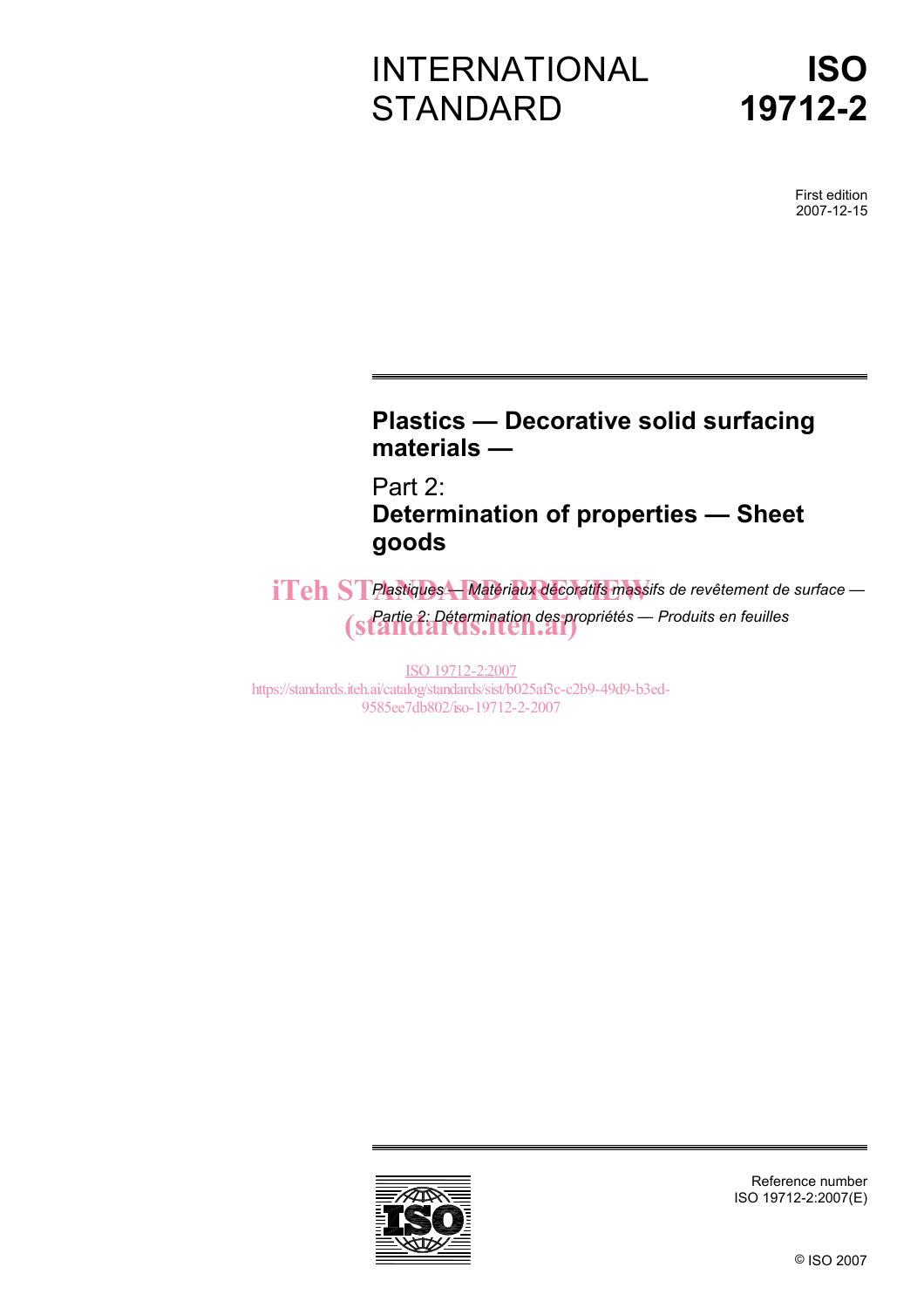#### **PDF disclaimer**

This PDF file may contain embedded typefaces. In accordance with Adobe's licensing policy, this file may be printed or viewed but shall not be edited unless the typefaces which are embedded are licensed to and installed on the computer performing the editing. In downloading this file, parties accept therein the responsibility of not infringing Adobe's licensing policy. The ISO Central Secretariat accepts no liability in this area.

Adobe is a trademark of Adobe Systems Incorporated.

Details of the software products used to create this PDF file can be found in the General Info relative to the file; the PDF-creation parameters were optimized for printing. Every care has been taken to ensure that the file is suitable for use by ISO member bodies. In the unlikely event that a problem relating to it is found, please inform the Central Secretariat at the address given below.

# iTeh STANDARD PREVIEW (standards.iteh.ai)

ISO 19712-2:2007 https://standards.iteh.ai/catalog/standards/sist/b025af3c-c2b9-49d9-b3ed-9585ee7db802/iso-19712-2-2007



#### **COPYRIGHT PROTECTED DOCUMENT**

#### © ISO 2007

All rights reserved. Unless otherwise specified, no part of this publication may be reproduced or utilized in any form or by any means, electronic or mechanical, including photocopying and microfilm, without permission in writing from either ISO at the address below or ISO's member body in the country of the requester.

ISO copyright office Case postale 56 • CH-1211 Geneva 20 Tel. + 41 22 749 01 11 Fax + 41 22 749 09 47 E-mail copyright@iso.org Web www.iso.org

Published in Switzerland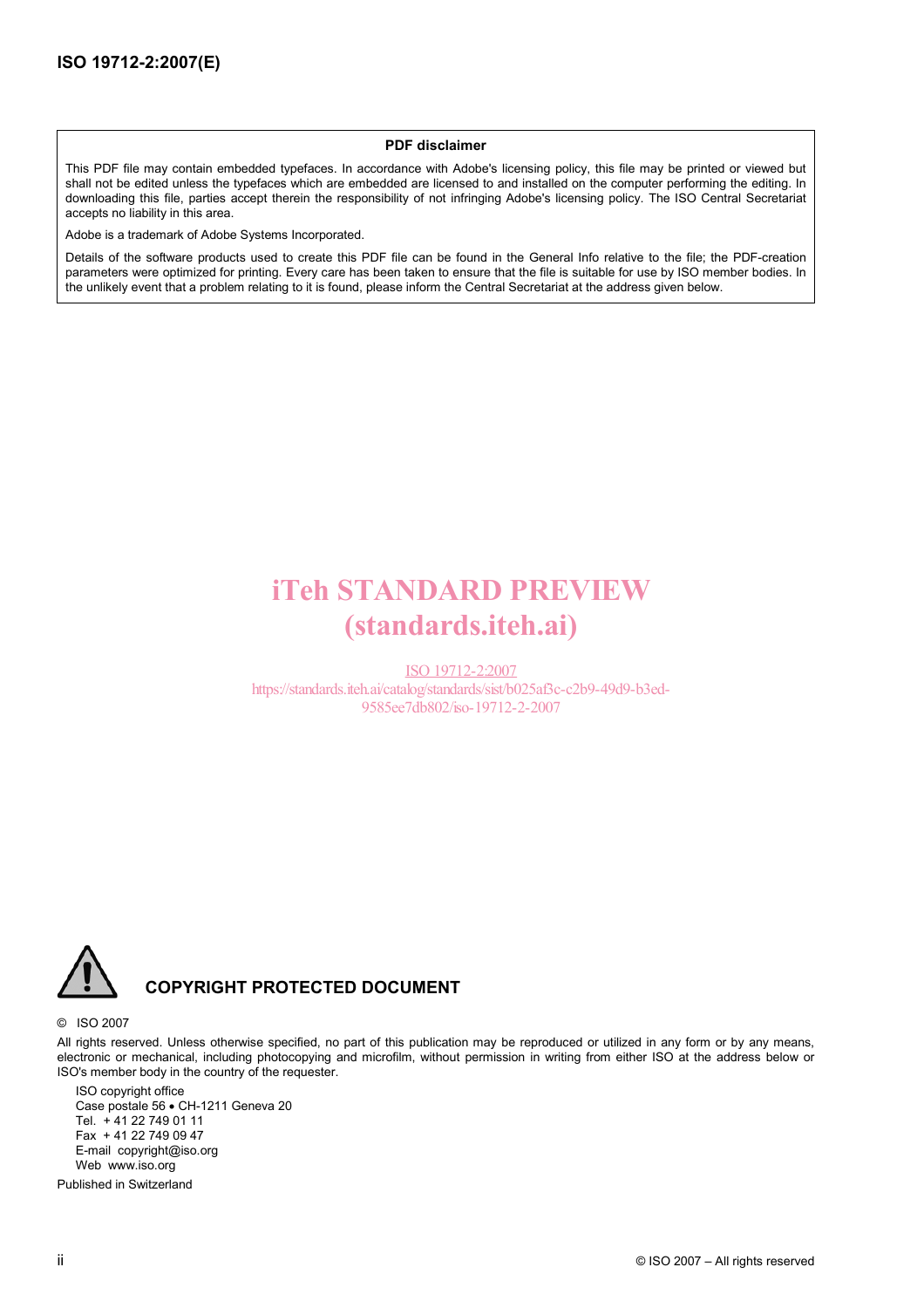## **Contents**

### Page

| 2                                                                                                                                                    |  |
|------------------------------------------------------------------------------------------------------------------------------------------------------|--|
| 3                                                                                                                                                    |  |
| 4                                                                                                                                                    |  |
| 5                                                                                                                                                    |  |
| 6                                                                                                                                                    |  |
| 7                                                                                                                                                    |  |
| 8                                                                                                                                                    |  |
| 9                                                                                                                                                    |  |
| 10                                                                                                                                                   |  |
| Resistance to digarette burns NDARD PREVIEW [23] 23<br>11                                                                                            |  |
| 12                                                                                                                                                   |  |
| 13                                                                                                                                                   |  |
| Hot/cold-cycle water-resistance test $\frac{150.19712-2:2007}{1000}$ https://standards.iteh.ai/catalog/standards/sist/b025af3c-c2b9-49d9-b3ed-<br>14 |  |
| 15                                                                                                                                                   |  |
| 16                                                                                                                                                   |  |
|                                                                                                                                                      |  |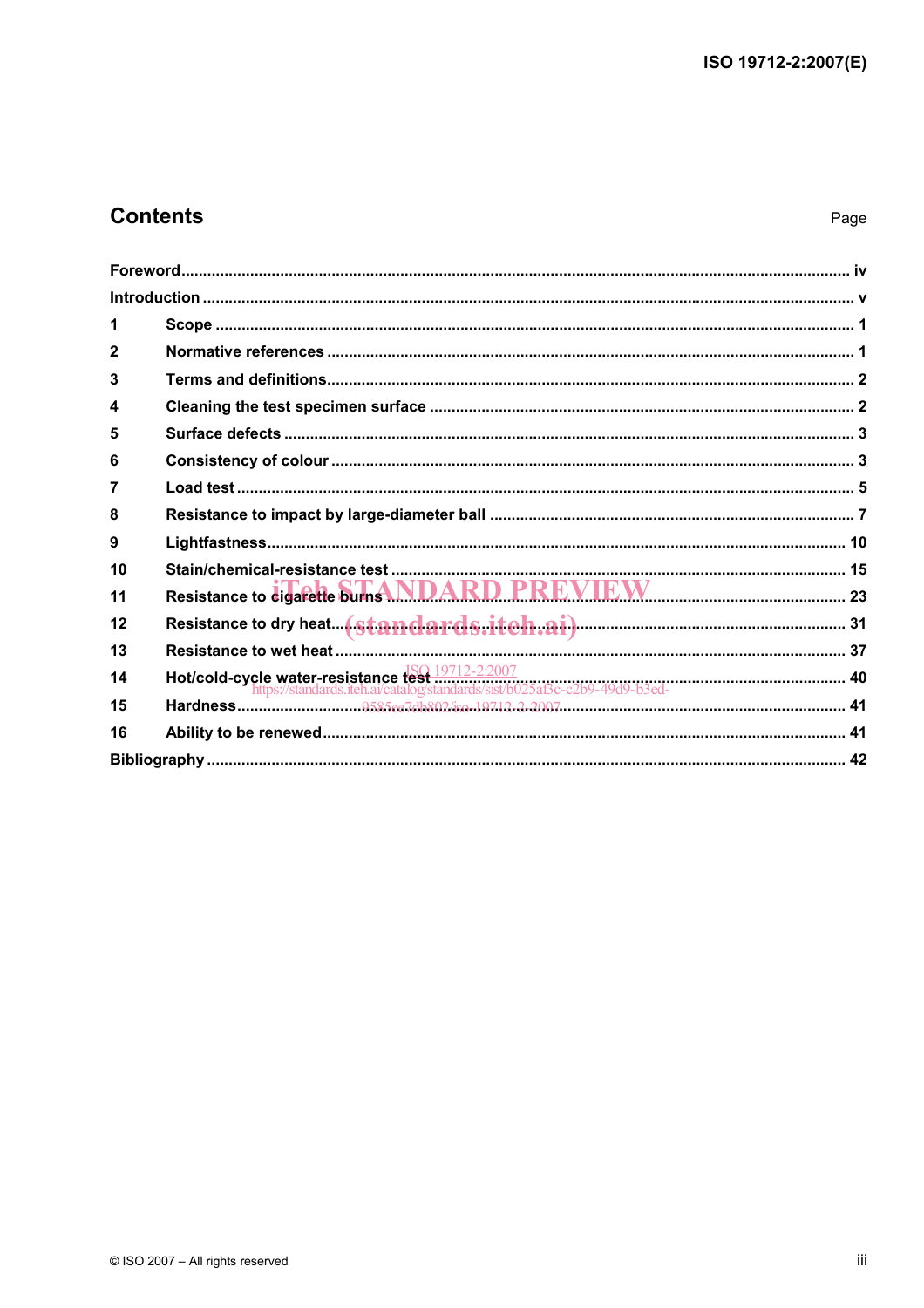## **Foreword**

ISO (the International Organization for Standardization) is a worldwide federation of national standards bodies (ISO member bodies). The work of preparing International Standards is normally carried out through ISO technical committees. Each member body interested in a subject for which a technical committee has been established has the right to be represented on that committee. International organizations, governmental and non-governmental, in liaison with ISO, also take part in the work. ISO collaborates closely with the International Electrotechnical Commission (IEC) on all matters of electrotechnical standardization.

International Standards are drafted in accordance with the rules given in the ISO/IEC Directives, Part 2.

The main task of technical committees is to prepare International Standards. Draft International Standards adopted by the technical committees are circulated to the member bodies for voting. Publication as an International Standard requires approval by at least 75 % of the member bodies casting a vote.

Attention is drawn to the possibility that some of the elements of this document may be the subject of patent rights. ISO shall not be held responsible for identifying any or all such patent rights.

ISO 19712-2 was prepared by Technical Committee ISO/TC 61, *Plastics*, Subcommittee SC 11, *Products*.

ISO 19712 consists of the following parts, under the general title *Plastics* + *Decorative solid surfacing*<br>materials *materials*:

⎯ *Part 1: Classification and specifications* (standards.iteh.ai)

- 
- Part 2: Determination of properties Sheet goods ISO 19712-2:2007
- https://standards.iteh.ai/catalog/standards/sist/b025af3c-c2b9-49d9-b3ed-
- ⎯ *Part 3: Determination of properties Solid surface shapes* 9585ee7db802/iso-19712-2-2007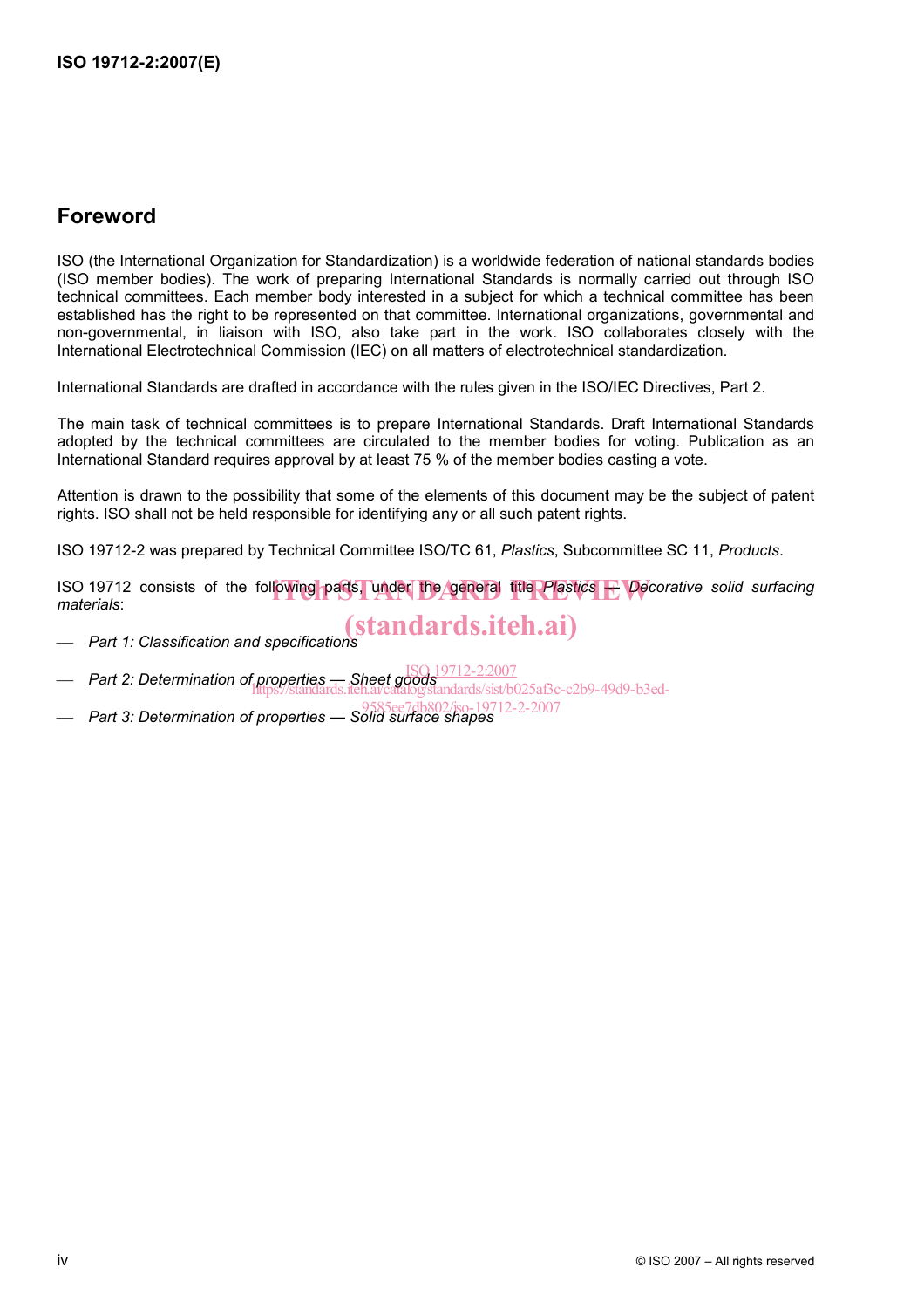## **Introduction**

This part of ISO 19172 is intended for use by manufacturers, installers and specifiers of solid surfacing materials.

The test methods and minimum performance values presented have been related as closely as possible to end-use applications. The fabrication techniques employed may, however, have a bearing on product performance and service.

The performance requirements include impact resistance, structure, renewability, colourfastness, cleanability, stain resistance, water resistance, chemical resistance, bacterial and fungal resistance, and other significant properties.

# iTeh STANDARD PREVIEW (standards.iteh.ai)

ISO 19712-2:2007 https://standards.iteh.ai/catalog/standards/sist/b025af3c-c2b9-49d9-b3ed-9585ee7db802/iso-19712-2-2007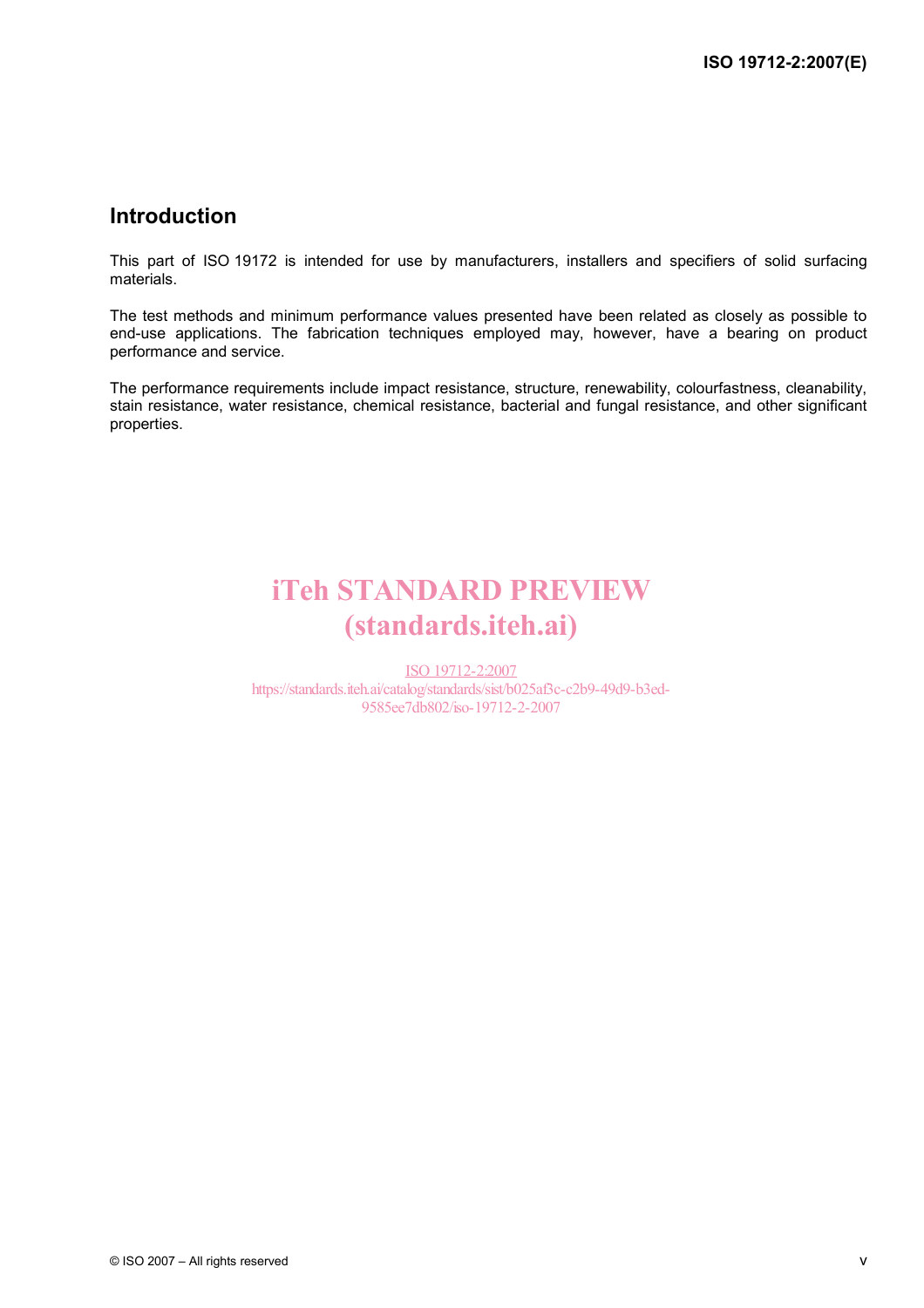# iTeh STANDARD PREVIEW (standards.iteh.ai)

ISO 19712-2:2007 https://standards.iteh.ai/catalog/standards/sist/b025af3c-c2b9-49d9-b3ed-9585ee7db802/iso-19712-2-2007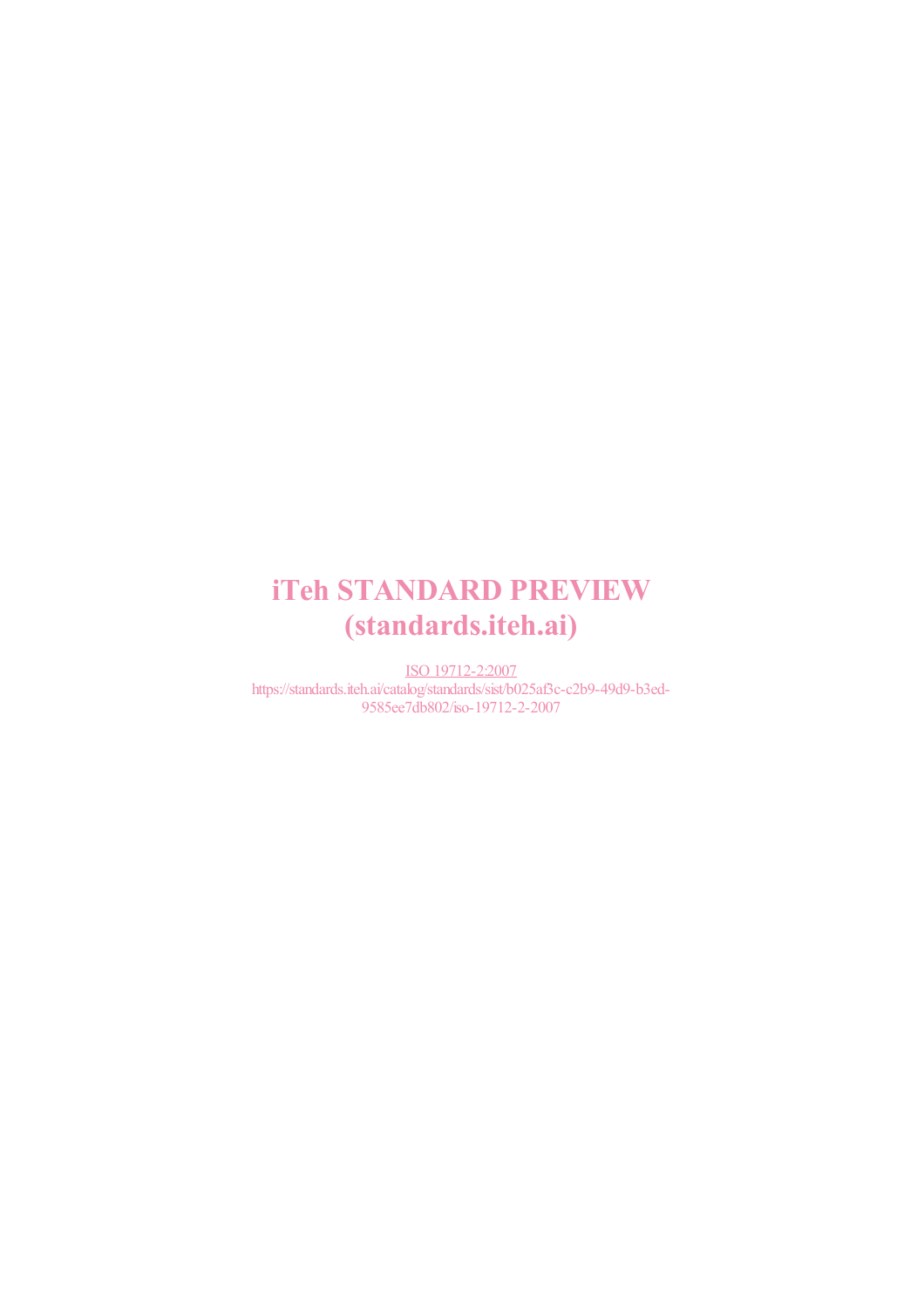## **Plastics — Decorative solid surfacing materials —**

## Part 2: **Determination of properties — Sheet goods**

**SAFETY STATEMENT — Persons using this document should be familiar with normal laboratory practice, if applicable. This document does not purport to address all of the safety problems, if any, associated with its use. It is the responsibility of the user to establish appropriate safety and health practices and to ensure compliance with any regulatory conditions.** 

### **1 Scope**

This part of ISO 19712 specifies the methods of test for determination of the properties of solid surfacing materials, as defined in Clause 3, in the form of sheets. These methods are primarily intended for testing the materials specified in ISO 19712-1.

The tests may be carried out on finished sheets, but are generally carried out on test specimens of a size sufficient to meet the requirements of the test, and of the same material and finish as the finished sheet.<br>
Standard S. Iten.ai

#### **2 Normative references**  ISO 19712-2:2007 https://standards.iteh.ai/catalog/standards/sist/b025af3c-c2b9-49d9-b3ed-

The following referenced documents<sup>8</sup>are<sup>7</sup> hdispensable for the application of this document. For dated references, only the edition cited applies. For undated references, the latest edition of the referenced document (including any amendments) applies.

ISO 105-A02, *Textiles — Tests for colour fastness — Part A02: Grey scale for assessing change in colour*

ISO 105-B02*, Textiles — Tests for colour fastness — Part B02: Colour fastness to artificial light: Xenon arc fading lamp test*

ISO 209:2007, *Aluminium and aluminium alloys — Chemical composition*

ISO 1770, *Solid-stem general purpose thermometers*

ISO 2039-1, *Plastics — Determination of hardness — Part 1: Ball indentation method*

ISO 2039-2, *Plastics — Determination of hardness — Part 2: Rockwell hardness*

ISO 3668, *Paints and varnishes — Visual comparison of the colour of paints*

ISO 4211:1979, *Furniture — Assessment of surface resistance to cold liquids*

ISO 4892:1981, *Plastics — Methods of exposure to laboratory light sources*1)

ISO 4892-1, *Plastics — Methods of exposure to laboratory light sources — Part 1: General guidance*

l

<sup>1)</sup> Withdrawn, but still used in certain Asian countries.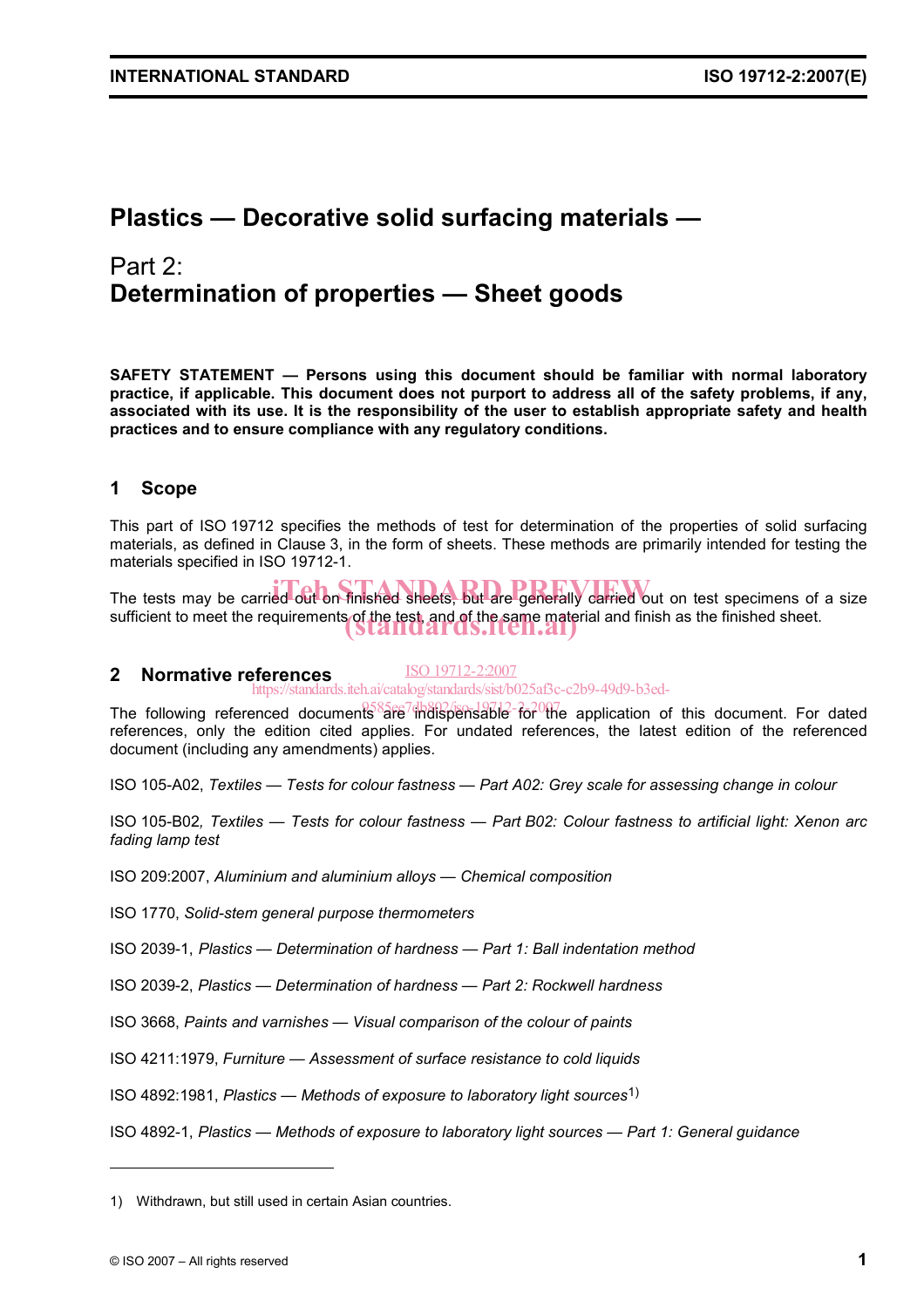ISO 4892-2:2006, *Plastics — Methods of exposure to laboratory light sources — Part 2: Xenon-arc lamps*

ISO 9370, *Plastics — Instrumental determination of radiant exposure in weathering tests — General guidance and basic test method*

ISO 19712-1, *Plastics — Decorative solid surfacing materials — Part 1: Classification and specifications*

CIE Publication No. 85:1989, *Solar spectral irradiance*

ASTM D 2244, *Standard Practice for Calculation of Color Tolerances and Color Differences from Instrumentally Measured Color Coordinates*

ASTM D 2583, *Standard Test Method for Indentation Hardness of Rigid Plastics by Means of a Barcol Impressor*

#### **3 Terms and definitions**

For the purposes of this document, the following terms and definitions apply.

#### **3.1**

#### **solid surfacing material**

#### **SSM**

material, composed of polymeric materials together with pigments and fillers, intended to be cast into sheets or shaped products iTeh STANDARD PREVIEW

NOTE 1 The material is of the same composition throughout the whole thickness of the sheet or product.<br>
Standards.iten.ai

NOTE 2 Sheets and products made from SSMs are repairable and renewable to the original finish.

ISO 19712-2:2007

NOTE 3 SSMs can also be fabricated into continuous sheets with inconspicuous seams 19-b3ed-9585ee7db802/iso-19712-2-2007

#### **4 Cleaning the test specimen surface**

#### **4.1 General**

The surface to be tested shall be prepared prior to testing using the procedure specified in 4.3.

- **4.2 Materials**
- **4.2.1 Cellulose sponge**.
- **4.2.2 Non-abrasive cleanser**, containing a bleaching agent.
- **4.2.3 Water**.
- **4.2.4 Clean, absorbent, lint-free material**.

#### **4.3 Procedure**

Clean the surface using a damp sponge and non-abrasive cleanser containing a bleaching agent, scrubbing the surface with light hand pressure for up to 1,0 min/m<sup>2</sup>. Rinse the prepared surface with water and dry with clean, absorbent, lint-free material.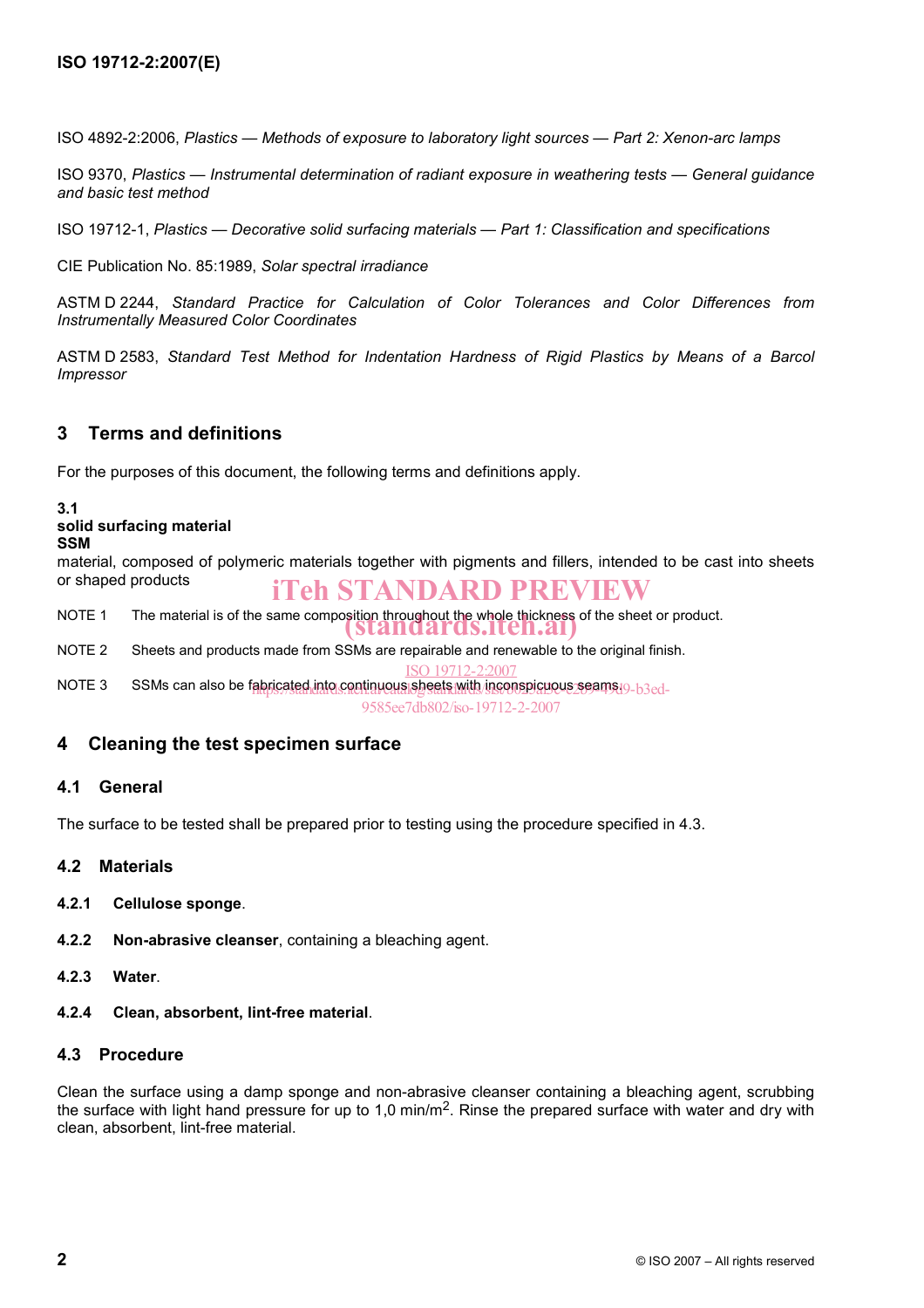### **5 Surface defects**

#### **5.1 Procedure**

The entire finished surface of a suitable-size sheet shall be rubbed with a sponge and a 50 % solution of tap water and water-soluble black or blue-black ink after the surface has been washed and dried as described in 4.3. When inspecting coloured sheets, contrasting-coloured ink shall be used. The ink shall be wiped from the surface with a damp cloth and the surface dried before inspection.

#### **5.2 Method of inspection of surface**

After being inked in accordance with 5.1, the surface of the sheet shall be inspected with the unaided eye for defects and blemishes from a distance of between 305 mm and 610 mm, using a light source giving an illumination intensity of (1 615  $\pm$  540) lx near the surface to be inspected.

#### **5.3 Performance requirements**

The finished surfaces of sheets shall be free from cracks, chipped areas, pinholes and blisters.

Spots, dirt and similar surface blemishes are admissible provided the total area covered by such blemishes is not more than 1,0 mm<sup>2</sup>/m<sup>2</sup> of sheet surface. The blemishes may be concentrated in one place or scattered over the sheet.

#### **5.4 Test report**  iTeh STANDARD PREVIEW

The test report shall include the following informations,  $\begin{equation} \mathbf{iteh}.\mathbf{ai}) \end{equation}$ 

- a) a reference to this part of ISO 19712; ISO 19712-2:2007
- b) the name and type of product; iteh.ai/catalog/standards/sist/b025af3c-c2b9-49d9-b3ed-
- 9585ee7db802/iso-19712-2-2007
- c) whether the surface was free from cracks, chipped areas, etc.;
- d) whether the area covered by spots, dirt, etc., was more than 1,0  $mm<sup>2</sup>/m<sup>2</sup>$  of sheet surface;
- e) any deviation from the method specified;
- f) the date of the test.

#### **6 Consistency of colour**

#### **6.1 Test apparatus and materials**

**6.1.1 Tabletop**, approximately 760 mm above the floor.

**6.1.2 Overhead white fluorescent lights**, with the bulbs positioned parallel to the line of sight and providing an illumination intensity of 800 lx to 1 100 lx at the tabletop.

#### **6.1.3 Manufacturer's recommended seam adhesive**.

#### **6.1.4 Manufacturer's recommended abrasives and random orbital sander**.

#### **6.2 Test specimens**

Two specimens shall be prepared, one from the beginning of the lot and the other from the end of the lot.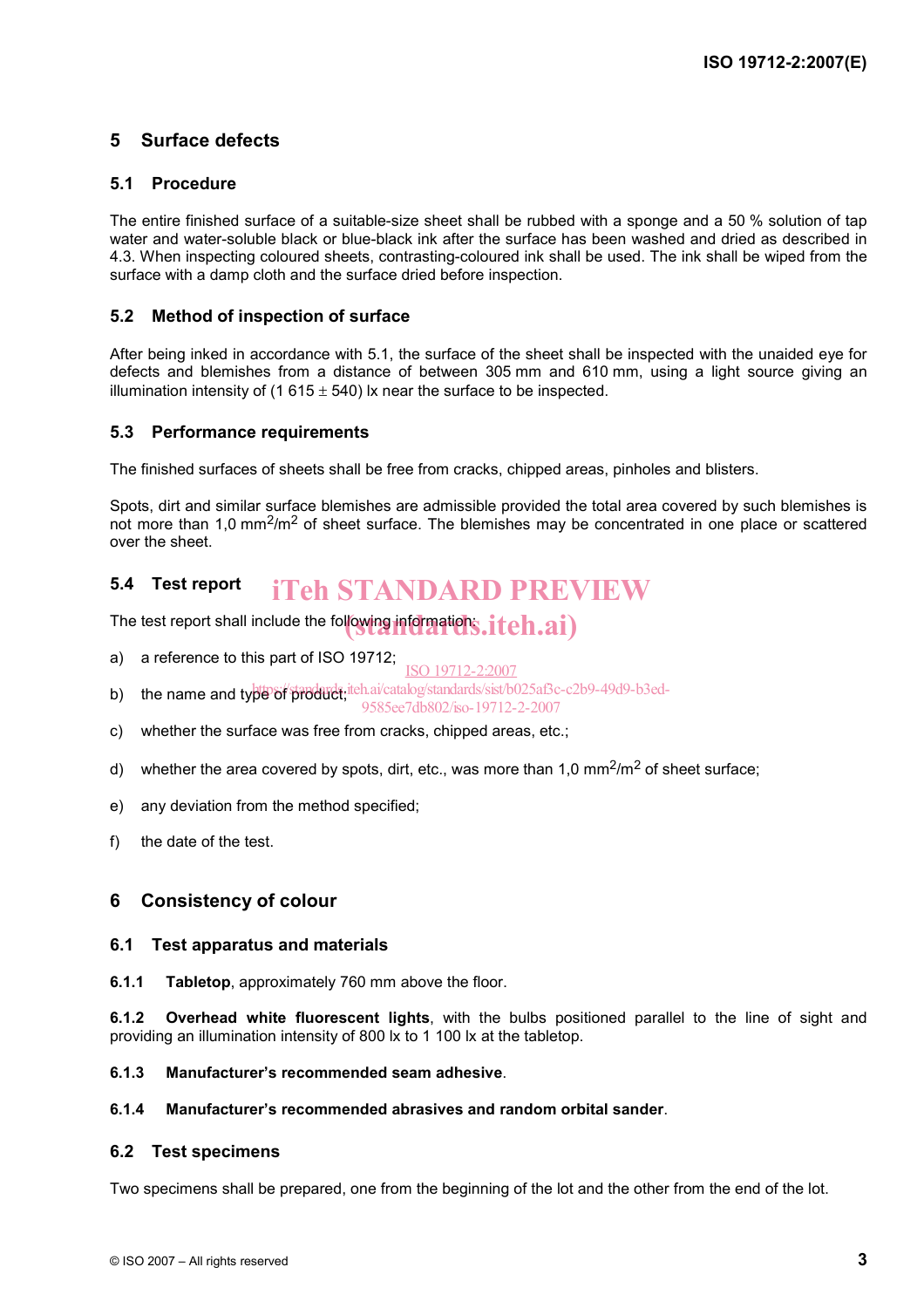For each test specimen, cut two strips, each 320 mm wide, from the full width of the sheet and bond the strips together, offset by 792 mm, with the manufacturer's recommended adhesive as shown in Figure 1. The strips shall be bonded in the same direction as they were removed from the sheet. Cut off the two unbonded portions of the panel thus prepared to give a  $(640 \pm 0.5)$  mm ×  $(792 \pm 0.5)$  mm specimen with a bond seam running down the centreline between the midpoints of the 640-mm-long sides as shown in Figure 2. Finish the seamed specimen by sanding with an orbital sander.

The seam shall be made and finished in strict accordance with the manufacturer's recommendations for the fabrication and finishing of seamed panels.

Dimensions in millimetres



**Key** 

- 1 seam
- 2 cut lines

 $X =$  full width of sheet

#### **Figure 1 — Fabrication of seamed panel from which specimen is cut**



Dimensions in millimetres

**Figure 2 — Seamed specimen**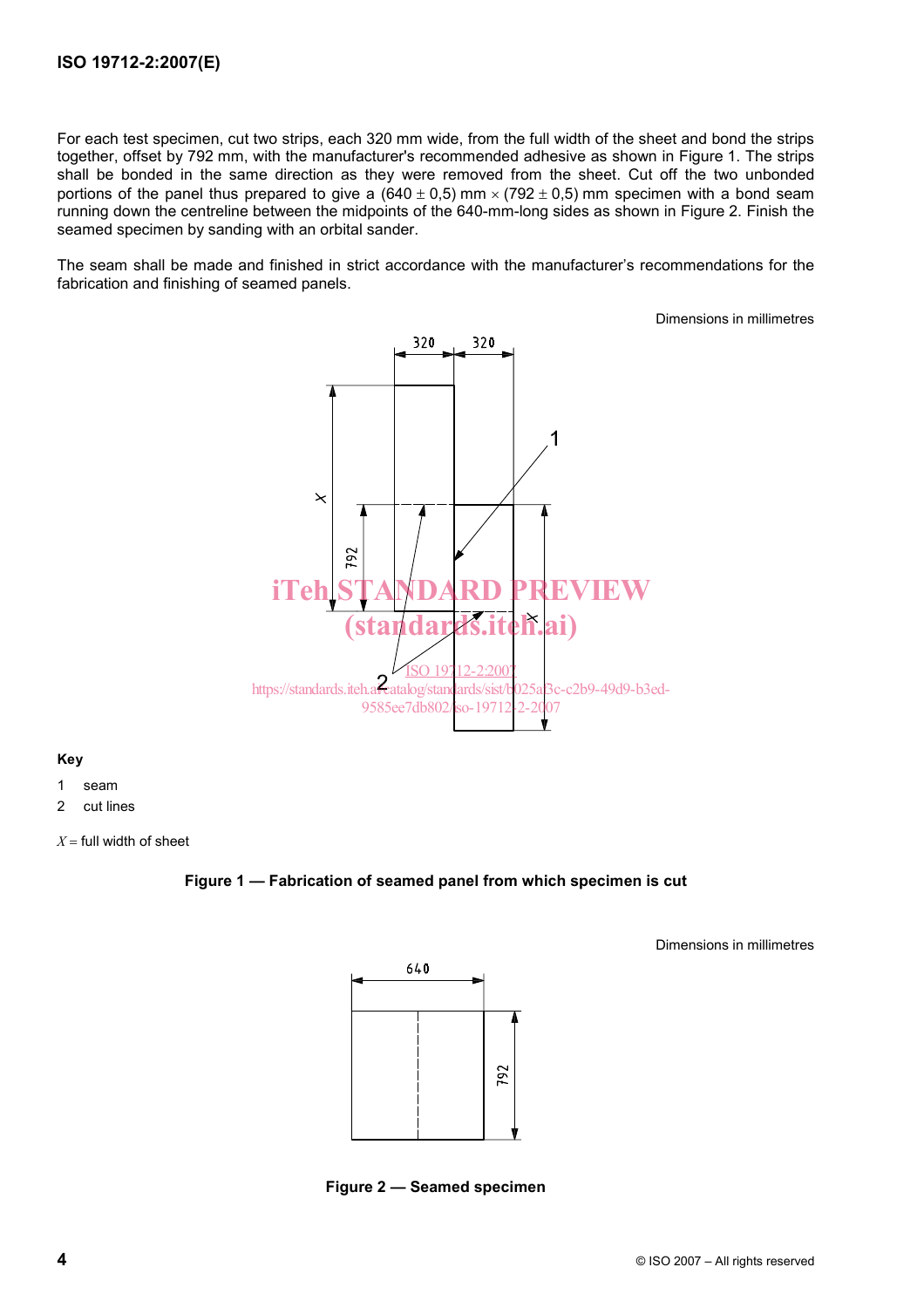#### **6.3 Test procedure**

Place a specimen on the table face up and view it under the illumination defined in 6.1.2 at an eye-tospecimen distance of 760 mm to 910 mm. View the specimen at angles of approximately 45° and 75°.

#### **6.4 Performance requirement**

There shall be no noticeable base colour change along the length of the seam.

#### **6.5 Test report**

The test report shall include the following information:

- a) a reference to this part of ISO 19712;
- b) the name and type of product;
- c) whether there was any noticeable base colour change along the seam;
- d) any deviation from the method specified;
- e) the date of the test.

#### **7 Load test**  iTeh STANDARD PREVIEW

## (standards.iteh.ai)

**7.1 Clamping frame** 

The clamping frame for conducting the load test shall be constructed so as to provide an area measuring  $(610 \pm 0.6)$  mm  $\times$  (762  $\pm$  0,6) mm  $^2$  over  $^2$  mm  $^2$  mm  $^2$  mm  $^2$  mm  $^2$  mm  $^2$  mm  $^2$  mm  $^2$  mm  $^2$  mm  $^2$  mm  $^2$  mm  $^2$  mm  $^2$  mm  $^2$  mm  $^2$  mm  $^2$  mm  $^2$  mm  $^2$  mm  $^2$  mm  $^2$  mm  $^2$  mm  $^2$ 9585ee7db802/iso-19712-2-2007

#### **7.2 Test specimen**

A seamed specimen shall be used for the test. The specimen shall be fabricated as specified in 6.2.

#### **7.3 Test method**

Mount the seamed specimen in the clamping frame so that it is held securely at the four corners of the specimen and so that the seam runs between the midpoints of the 762-mm-long sides of the unsupported area inside the clamping frame (see Figure 3).

Apply a load of 1 334 N to the midpoint of the specimen via a weight distribution disc 203 mm in diameter resting on a 13 mm thick layer of sponge rubber or other suitable soft material located between the disc and the specimen surface. Leave the load in place for  $(2.5 \pm 0.5)$  min to allow for settlement of the clamping frame and any initial slip in the fasteners. Then remove it.

 $(12.5 \pm 2.5)$  min after removal of the load, reapply the 1 334 N load for not less than 1.5 min or more than 2 min.

10 min after removal of the load, measure the residual deflection of the midpoint of the specimen with a deflectometer or other suitable device capable of measuring deflections of up to 0,25 mm.

#### **7.4 Performance requirement**

There shall be no cracks in the surface of the specimen when inspected after inking as described in 5.1 and 5.2. The maximum residual deflection shall not exceed 0,25 mm after removal of the load.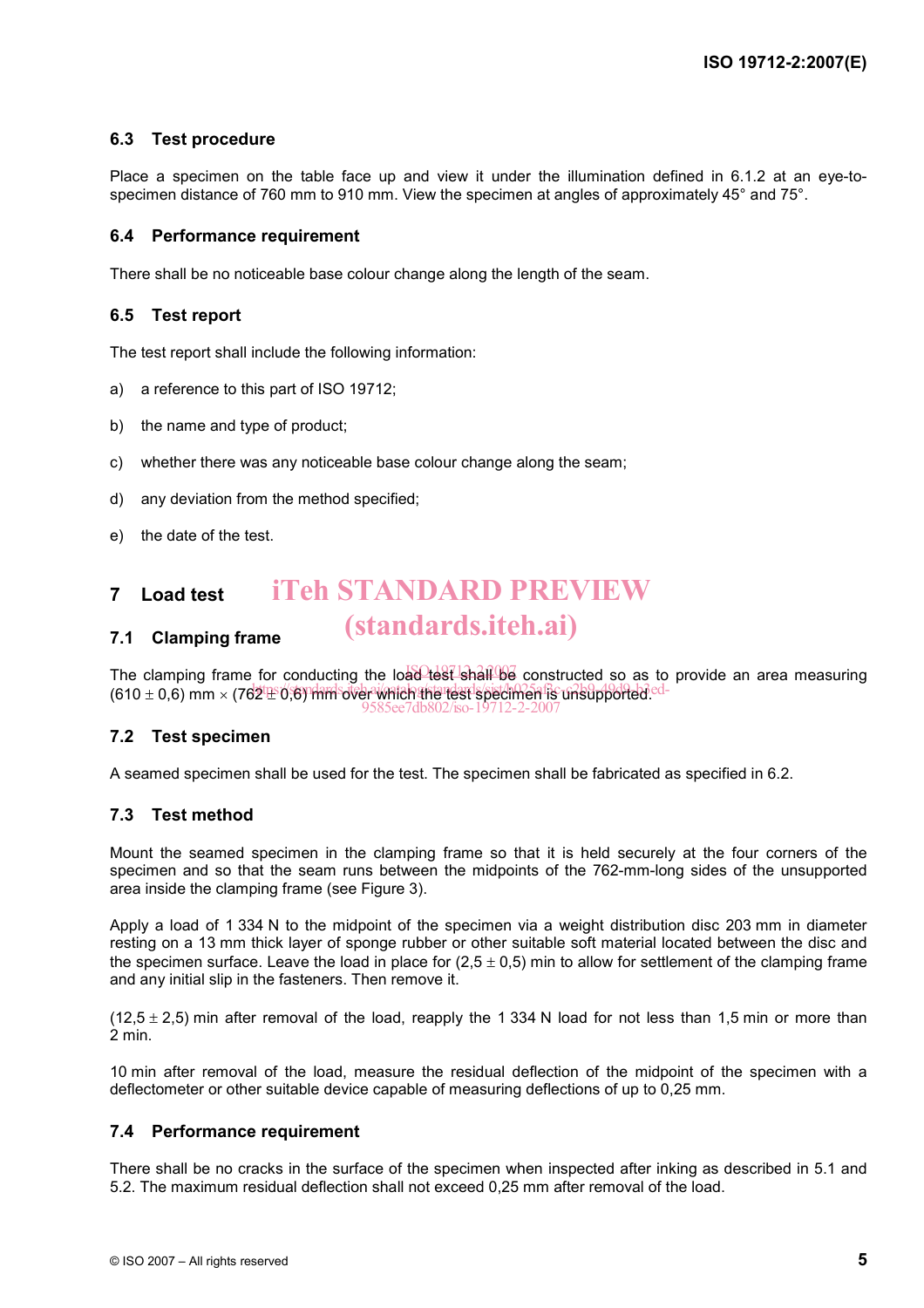Dimensions in millimetres



#### **Key**

- 1 specimen
- 2 lower metal frame
- 3 upper metal frame, thickness 5 mm



#### **7.5 Test report**

The test report shall include the following information:

- a) a reference to this part of ISO 19712;
- b) the name and type of product;
- c) whether cracks were formed in the surface of the specimen;
- d) whether the maximum residual deflection exceeded 0,25 mm;
- e) any deviation from the method specified;
- f) the date of the test.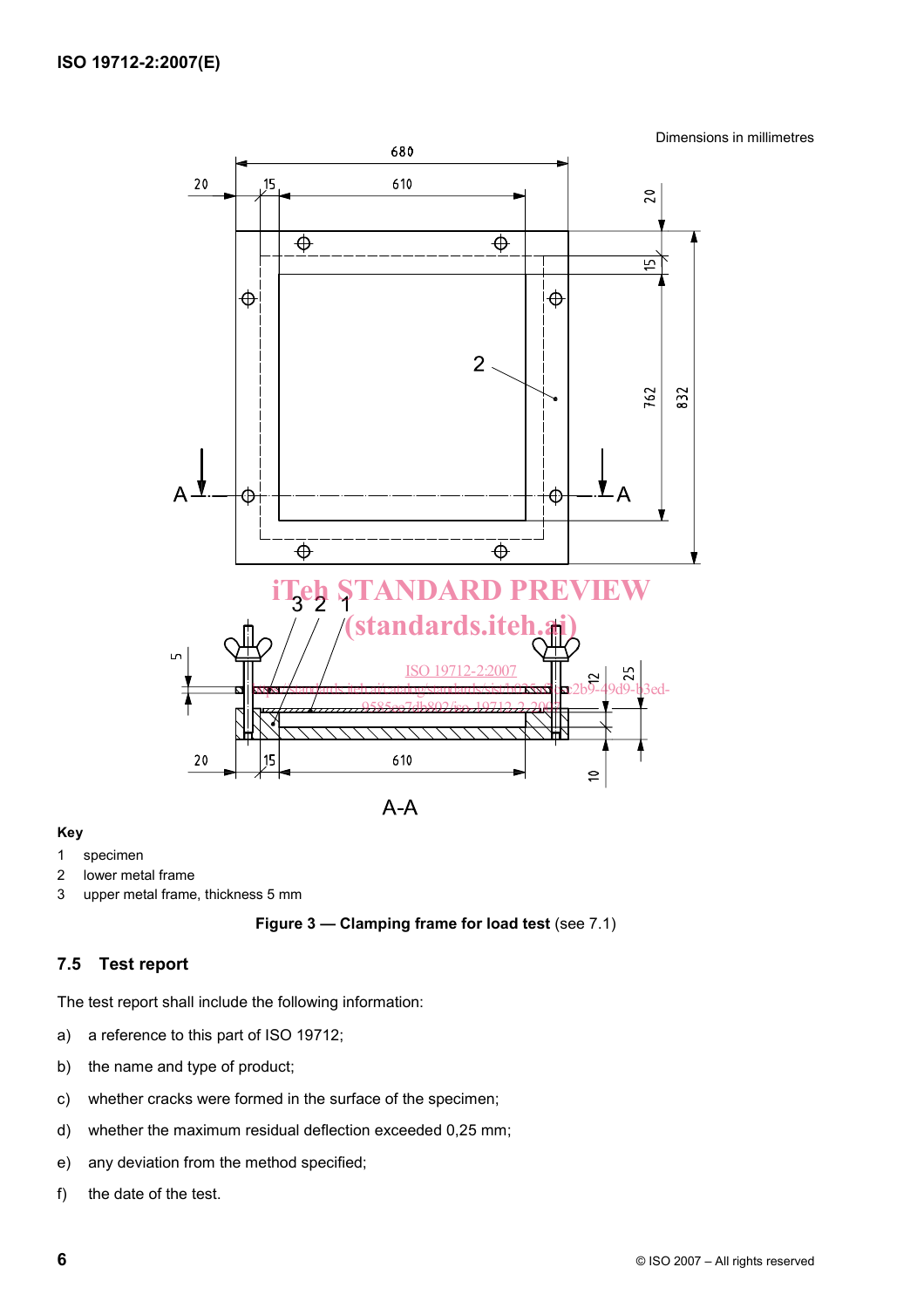### **8 Resistance to impact by large-diameter ball**

#### **8.1 Principle**

A specimen taken from the sheet under test is covered with a sheet of carbon paper and subjected to the impact of a steel ball, which is allowed to fall from a known height. Impact resistance is expressed as the maximum drop height which can be achieved without incurring visible surface cracking or producing an imprint greater than a specified maximum diameter.

#### **8.2 Apparatus**

**8.2.1 Free-fall test apparatus**, of the type shown in Figure 4, or an equivalent which will produce the same results.

**8.2.2 Polished steel ball**, of mass  $(324 \pm 5.0)$  g and diameter  $(42.8 \pm 0.2)$  mm, having no damaged or flattened areas on its surface.

**8.2.3 Specimen clamping frame**, conforming to Figure 5.

#### **8.3 Test specimens**

Specimens shall measure (230  $\pm$  0,5) mm  $\times$  (230  $\pm$  0,5) mm  $\times$  the thickness of the sheet under test.

## **8.4 Procedure**

The test shall be carried out in the laboratory atmosphere, and in cases of dispute it shall be carried out at<br>(23 + 2) °C  $(23 \pm 2)$  °C.

Clamp a specimen in the clamping frame  $(8.2,3)$  and place the assembly on the solid base of the free-fall test ording a specimen in the clamping hange of carbon paper with the sond base of the hee-rail test<br>apparatus (8.2.1). Cover the specimen with a sheet of carbon paper with its coated face in contact with the appendies (6.2.1). Obter the specifical scale so that its base is touching the face of the specimen.

Position the electromagnet at any arbitrary height (the specification limit for the material under test is a useful starting point).

Place the steel ball (8.2.2) on the energized electromagnet. Operate the release mechanism so that the ball falls on the specimen, catching the ball on the first rebound so that multiple impacts do not occur.

Examine the impact spot. If cracking is evident, or the carbon imprint is greater than the diameter specified in ISO 19712-1, lower the electromagnet and repeat the test. If no cracking is evident and the imprint is smaller than the specified diameter, raise the electromagnet and repeat the test. The distance between points of impact, and between points of impact and the edge of the specimen, shall be at least 50 mm. For referee purposes, only one impact per specimen shall be made, with the point of impact as near as possible to the centre of the specimen. 8.4 **Procedure iTeh STANDARD PREVIEW**<br>The test shall be carried out in the **departed APD PREVIEW**<br>The test shall be carried out in the **departed APD PREVIEW**<br>Clamp a specimen in the clamping frame  $(82.3)^{2}$  and piled

Repeat the above procedure, as necessary, to determine the impact resistance, which is defined as the maximum height for which no visible surface cracking, or imprint greater than the specified diameter, occurs in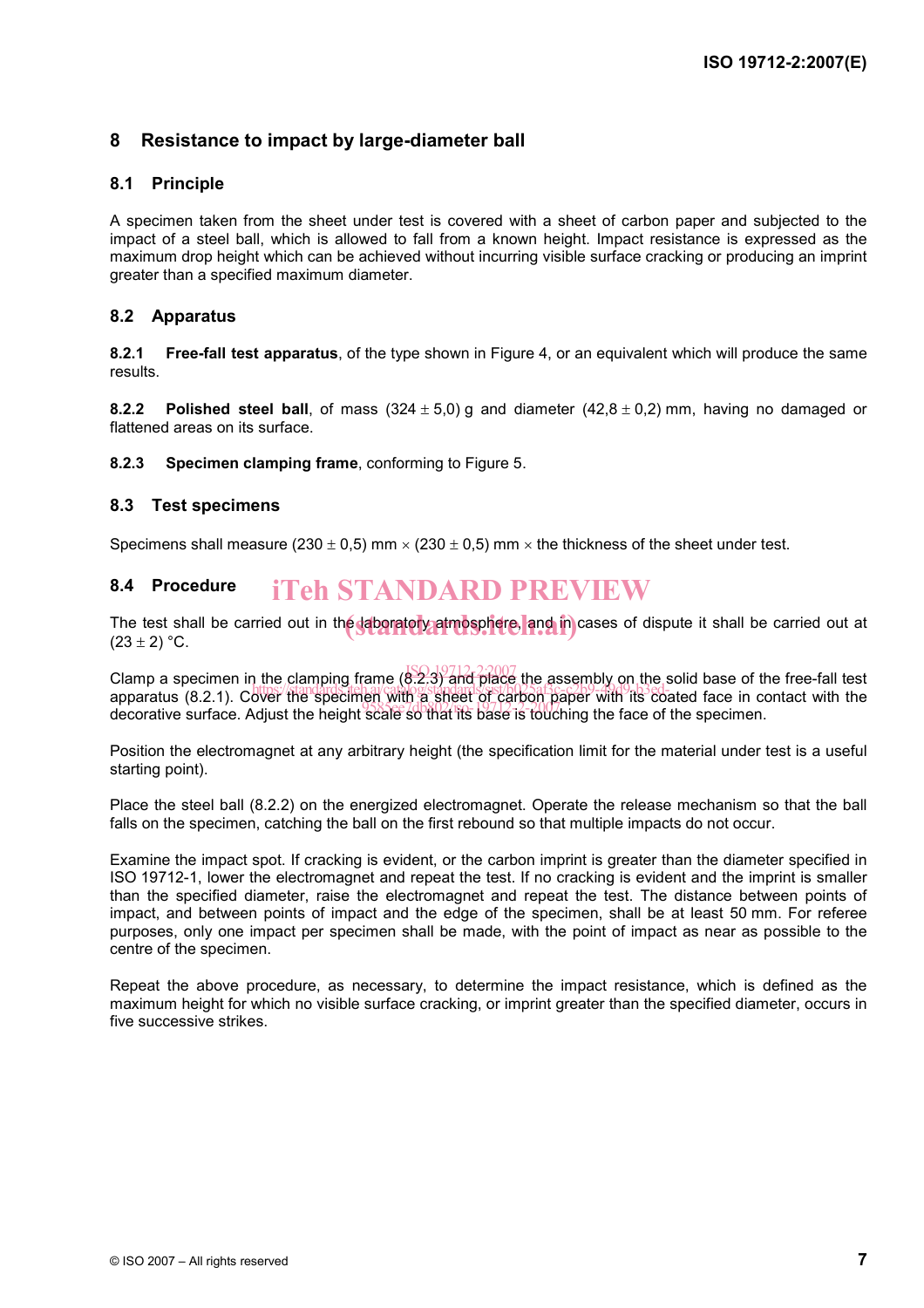#### Dimensions in millimetres



#### **Key**

- 1 electric power supply
- 2 transformer and rectifier
- 3 junction box with two-pin socket
- 4 junction box with indicator light
- 5 coiled wire lead
- 6 foot treadle switch
- 7 angle iron brackets (attached firmly to wall or column, plumb and perpendicular to base plate)
- 8 mounting board for test apparatus (medium- or high-density chipboard)
- 9 6-mm-wide slot
- 10 slidable machinist's steel scale
- 11 electromagnet on sliding mount
- 12 wing nut
- 13 450 mm  $\times$  450 mm  $\times$  20 mm steel base plate, levelled and set firmly to floor, and projecting out far enough in front of the stand for the whole of the clamping frame holding the test specimen (see Figure 5) to be placed on it

#### **Figure 4 — Resistance to impact by large-diameter ball** (see 8.2.1)